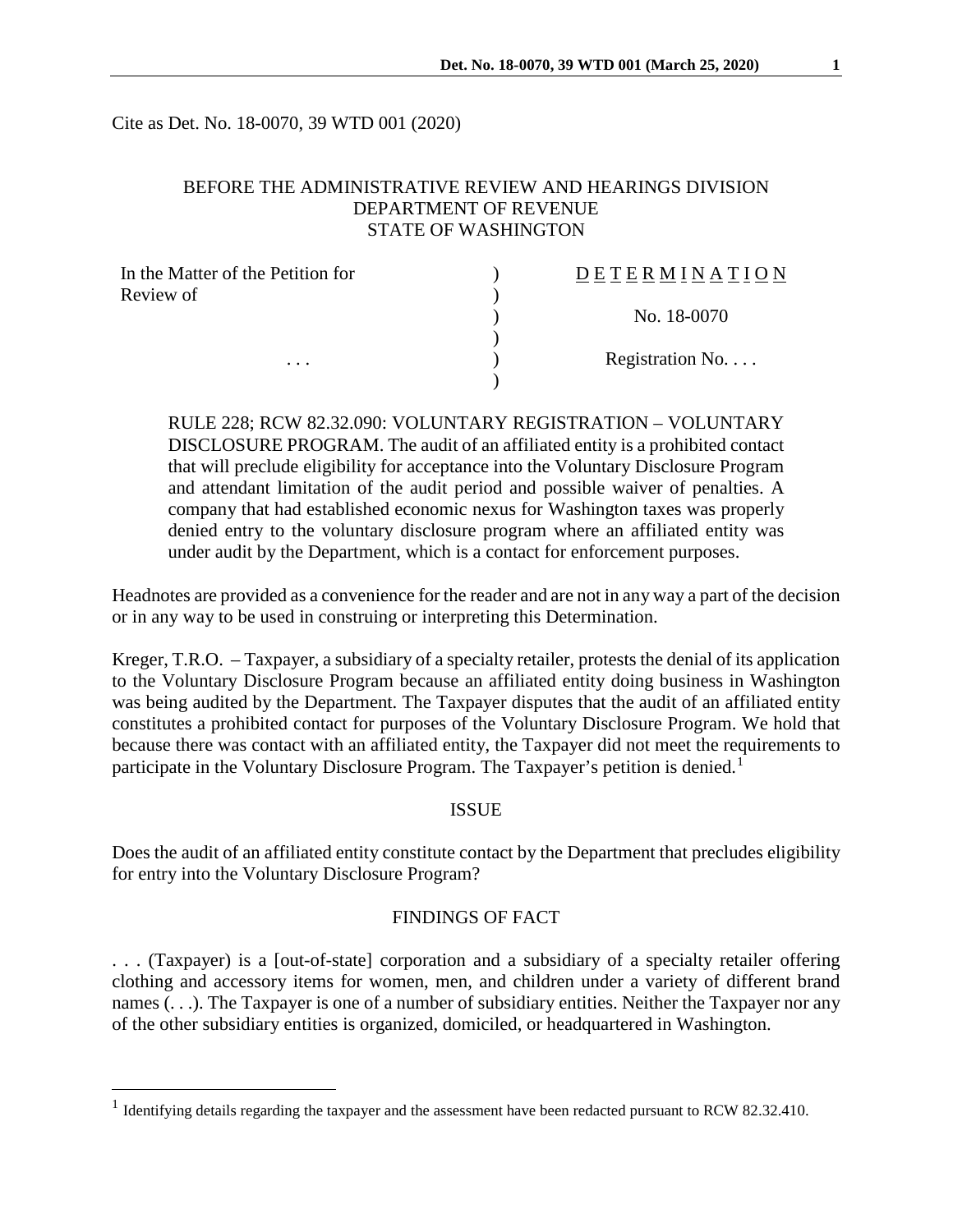On February 16, 2017, the Taxpayer and four other subsidiary entities submitted applications to the Department's Voluntary Disclosure Program. The applications indicated that economic nexus had been established under RCW 82.04.067. The applications also disclosed that an affiliated entity that was conducting business in Washington and already registered with the Department was under audit. The Taxpayer's application was reviewed and denied by the Department on February 16, 2017. The reason for the denial was that the Department had initiated an audit of the registered affiliate in January 2017. The Taxpayer timely filed a petition seeking review of the denial of its application to the Voluntary Disclosure Program. While the Taxpayer was denied admission to the Voluntary Disclosure Program, as of the date of this determination, the Department has not initiated an audit of the Taxpayer's business activities and has not issued any assessment to the Taxpayer.

The Department sent a denial letter to the Taxpayer that states that the application was denied because the Department had previously contacted Taxpayer's affiliate. The Department's Audit Division issued notifications to the registered affiliate that state that the audit may include examination of affiliated entities. The Audit Division sent audit notice letters, titled "Confirmation of Excise Tax Audit Appointment," to two employees of the affiliated entity.<sup>[2](#page-1-0)</sup> Each of these letters specifically states that:

This letter serves as an audit notification to [Taxpayer] and its affiliates. This audit includes not only the above listed business, but also applies to any affiliates, partners, subsidiaries, or other related entities doing business or providing services in Washington which may or may not be audited at the same time.

*See* Notification of Excise Tax Audit letters, dated January 9 and 13, 2017.

The penultimate paragraph in the letters is titled "Affiliates" and specifically states that "[a]s to any affiliates . . . subsidiaries . . . doing business or providing services in Washington, this correspondence is considered an enforcement contact by the Department of Revenue." *Id*.

# ANALYSIS

The Washington tax system is based largely on voluntary compliance. The Revenue Act imposes on taxpayers the responsibility to inform themselves about applicable tax laws, register with the Department, and accurately and timely pay taxes. RCW 82.32A.005 and RCW 82.32A.030.

The Department has established a Voluntary Disclosure Program, which is administered by the Audit Division. This program allows taxpayers to enter into an agreement to voluntarily disclose taxable activities for the current year, plus the preceding four years, and the Department agrees to limit its review to this period and partially or fully waive applicable penalties. Det. No. 14-0397, [3](#page-1-1)4 WTD 332 (2015).<sup>3</sup> The information about the program is available on the Department's

<span id="page-1-0"></span><sup>&</sup>lt;sup>2</sup> Specifically, the Department sent a letter dated January 9, 2017, to  $\dots$  and a letter dated January 13, 2017, to  $\dots$ 

<span id="page-1-1"></span><sup>&</sup>lt;sup>3</sup> The Voluntary Disclosure Program enables a voluntarily registering business to be subject to audit for the same period of time as registered businesses. RCW 82.32.100 sets out a statute of limitations for taxpayers who have registered as the current tax year and the preceding four years. RCW 82.32.100 provides no statute of limitations for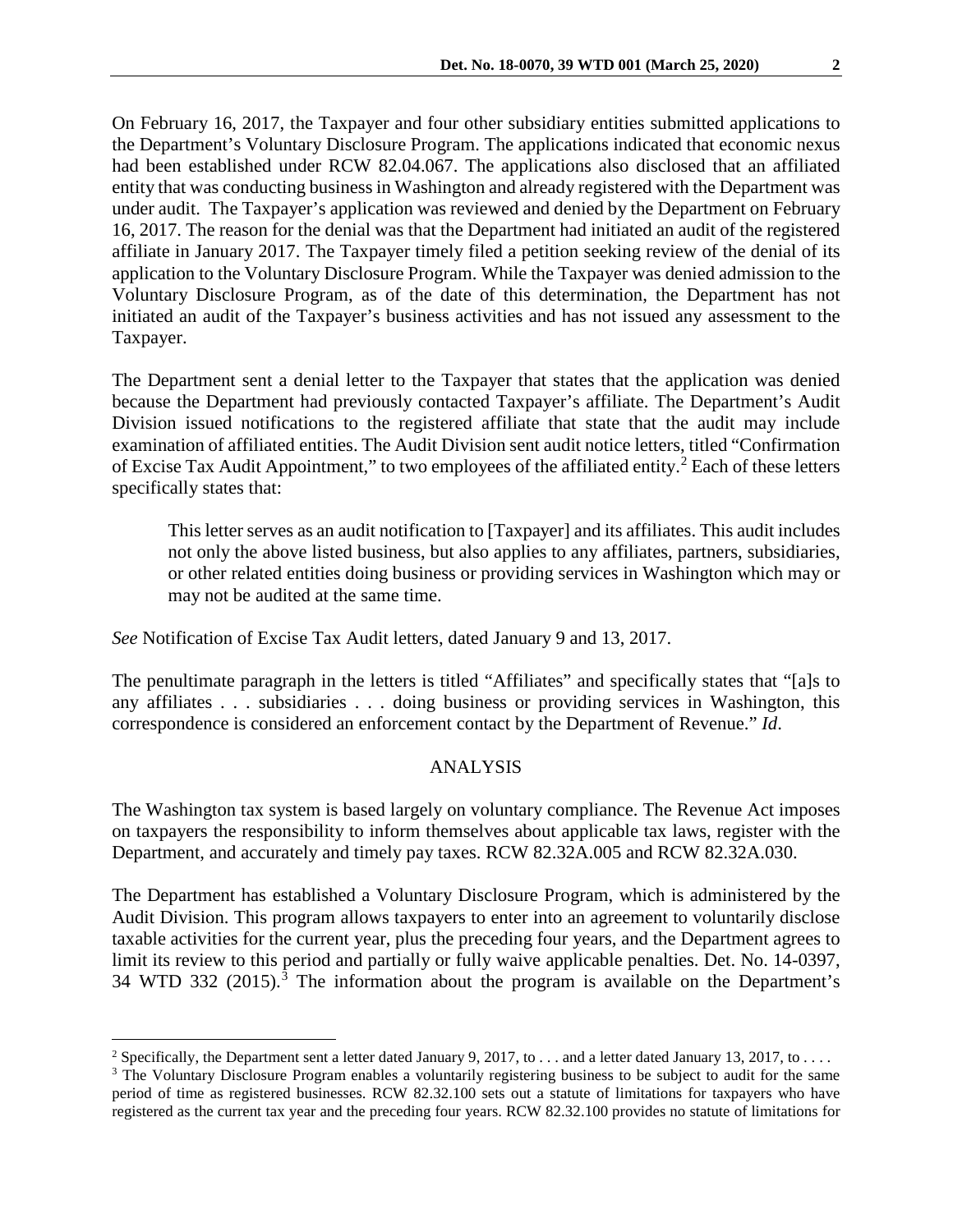website. *See* Department of Revenue webpage at https://dor.wa.gov/doing-business/register-mybusiness/voluntary-disclosure-program (last visited March 7, 2018). To be eligible to enter the Voluntary Disclosure Program and be eligible for the full benefits of that program a business must have:

- (1) Never registered with or reported taxes to the Department;
- (2) Never been contacted by the Department for enforcement purposes (e.g., audit or compliance contacts regarding registration or reporting requirements); and
- (3) Not engaged in evasion or misrepresentation in reporting tax liabilities.

*Id*.

 $\overline{a}$ 

In this case, it is the second requirement that is at issue. What is at issue, specifically, is whether the Department's initiation of an audit of an affiliated entity is a "contact for enforcement purposes" that will preclude qualification for the Voluntary Disclosure Program.

The Department's website specifically addresses the conditions under which contact with an affiliate will be considered contact with a taxpayer applying for voluntary disclosure.

If the Department has contacted you for enforcement purposes (e.g., a phone call, written correspondence, etc.) and has asked for information regarding any affiliates and related entities, then they, too, are considered to have been contacted and would not qualify for the program. It does not matter whether the affiliates or related entities were identified by name.

A contact with a business is considered a contact with a business' affiliates and related entities if 1) the contact is for enforcement purposes, 2) the contact makes it clear that it is intended to reach both the business and its affiliates and related entities; and 3) the contact requires the business and its affiliates and related entities to take action(s) in response to the contact.

*Id*. The Department's website defines "affiliate" and "affiliated" as follows:

The term "affiliate" means a person that is "affiliated" with another person; and "affiliated" means under common control; and "control" means the possession, directly or indirectly, of more than 50 percent of the power to direct or cause the direction of the management and policies of a person, whether through the ownership of voting shares, by contract, or otherwise. Under these definitions, "affiliates" would include "subsidiaries." (RCW 82.04.29005; RCW 82.04.645).

While it does not specifically reference the Voluntary Disclosure Program, WAC 458-20-228 (Rule 228), the Department's administrative rule addressing the timely filing of returns, acceptable methods of payment, and the grounds for waiver of penalties and interest, does provide a definition

the assessment of taxes against an unregistered taxpayer, but the Department's policy is to limit assessments against unregistered taxpayers to seven years. Det. No. 87-171, 3 WTD 153 (1987).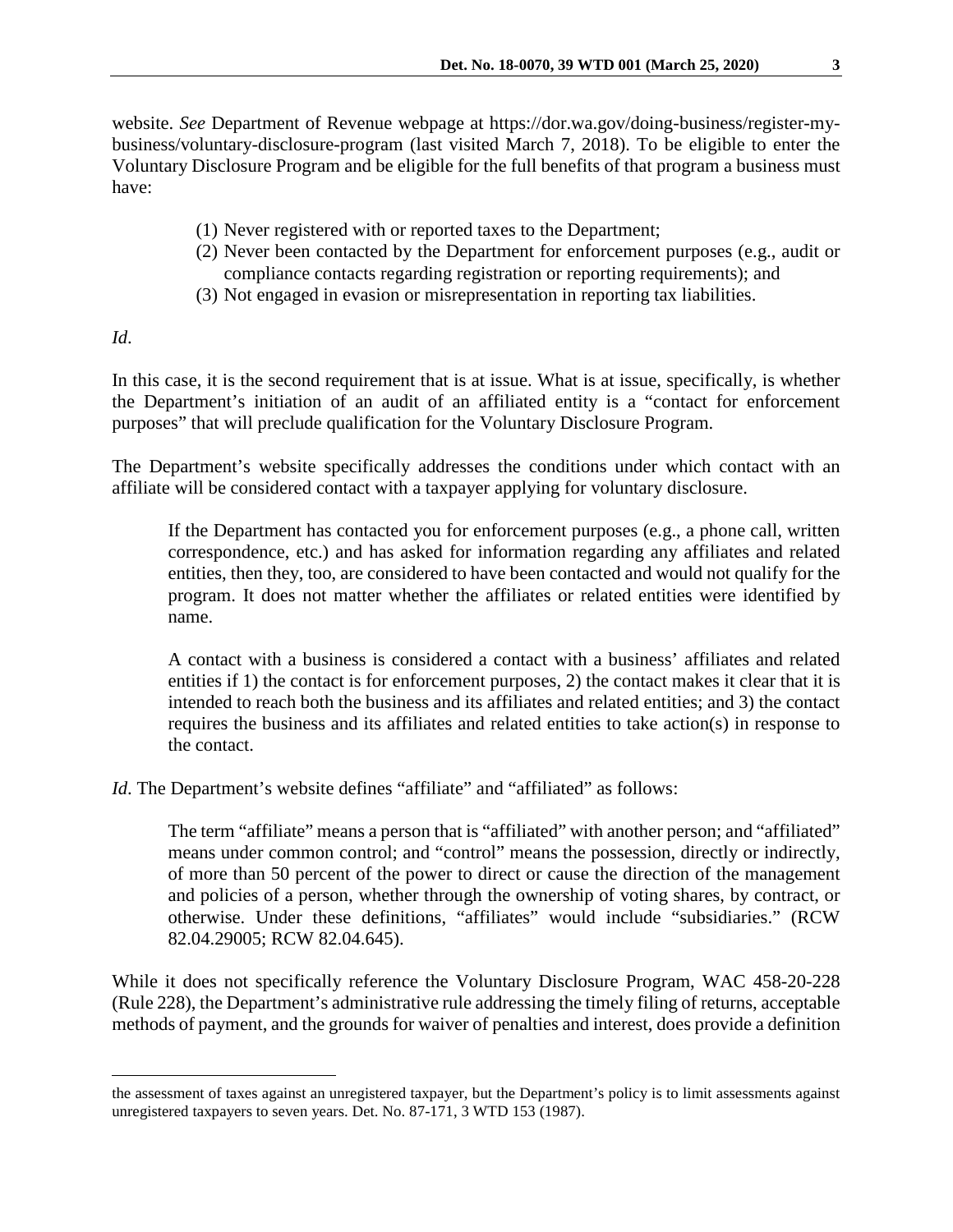of voluntary registration. In detailing possible penalties that may be imposed, Rule 228 defines "voluntarily register" as meaning:

[T]o properly complete and submit a master application to any agency or entity participating in the unified business identifier (UBI) program for the purpose of obtaining a UBI number, all of which is done before any contact from the department.

Rule 228(5)(b).

Voluntary registration under the rule will provide a basis for waiver of the late payment and unregistered penalties imposed by RCW 82.32.090(1) and (4). *Id*.

The Taxpayer asserts that because each of the affiliated entities at issue is a separate "person" or "company" as defined by RCW 82.04.030, the contact with the affiliated entity initiating an audit should not be considered a prohibited enforcement contact.[4](#page-3-0) The Taxpayer also asserts that nowhere in the Voluntary Disclosure Program information or in the provisions of Rule 228 is the initiation of an audit specifically referenced or characterized as an enforcement action. Finally, the Taxpayer argues that the denial of the admission to the Voluntary Disclosure Program in this case is contrary to the underlying intent of the policy to encourage voluntary compliance and to have taxpayers to initiate contact with the Department.

We agree with the Taxpayer that the separate treatment of separately incorporated entities is a key attribute of our tax structure. Indeed, we have previously characterized this separate treatment as fundamental to Washington's tax system. *See* Det. No. 02-0154R 24 WTD 134 (2005). However, the fact that the entities are treated separately does not alter the application of the eligibility provisions that the Department has established for the Voluntary Disclosure Program and does not preclude defining contact with an affiliate or related entity as contact with a taxpayer as quoted above.

Likewise, the provision of Rule 228 addressing what constitutes voluntary registration does not preclude the notice of an audit being characterized as an enforcement contact. Indeed, the language of Rule 228 is broader than the Voluntary Disclosure Program provisions, as it requires that the completed business license application be submitted "prior to any contact" from the Department. Rule 228(5)(b). Thus, under the rule, any contact could impede registration being considered "voluntary," not just enforcement contacts.

The Voluntary Disclosure Program is not created by statute or rule, but, rather, is a discretionary program provided by the Department to encourage voluntary registration. We find no authority or support for the proposition that the requirements the Department has established for this program are not enforceable or are otherwise improper.

<span id="page-3-0"></span> $\frac{1}{4}$ RCW 82.04.030 provides:

<sup>&</sup>quot;Person" or "company", herein used interchangeably, means any individual, receiver, administrator, executor, assignee, trustee in bankruptcy, trust, estate, firm, copartnership, joint venture, club, company, joint stock company, business trust, municipal corporation, political subdivision of the state of Washington, corporation, limited liability company, association, society, or any group of individuals acting as a unit, whether mutual, cooperative, fraternal, nonprofit, or otherwise and the United States or any instrumentality thereof.